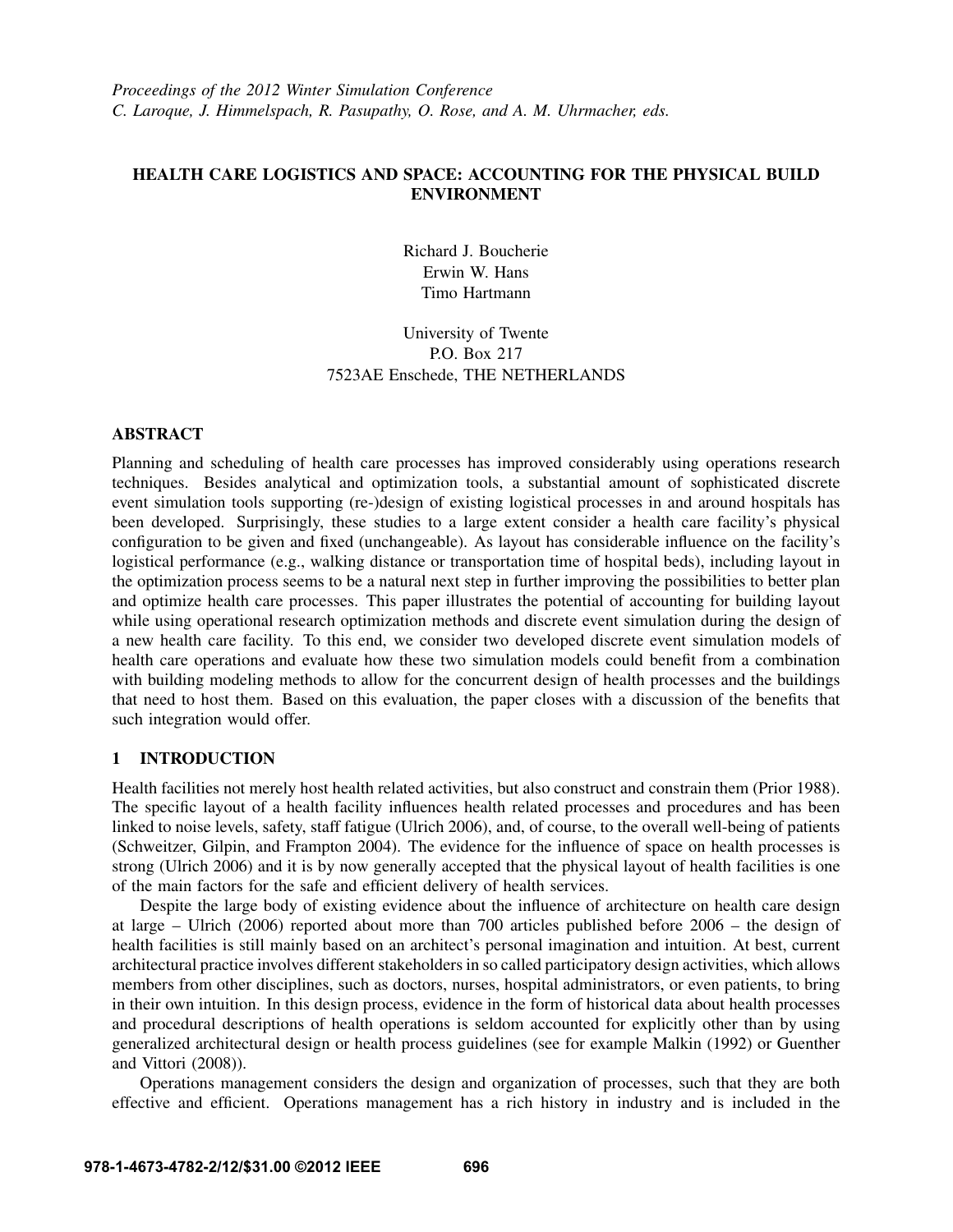architectural design, for example, during the design of production factories (Hopp and Spearman 2008). In contrast, although operations management has demonstrated its value for design of operational processes in existing health care facilities (Hall 2011), methods and research supporting its value for the design of health facilities are lacking. This is surprising, since, just like in industry, process improvement seems to be most effective in the design phase of facilities. For example, streamlining the room layout to host specific medical functions is best possible when designing the building, but only to a limited extent in existing buildings. Along the same lines, installations for medical gases, electricity, or data connections to support operational processes are best accounted for during initial building design. Later adjustments to buildings are either not possible or costly. Even worse, such later adjustments have been shown to have negative effects on patient safety (Bartley and Bjerke 2001). In summary, the seamless integration of operations management and architectural design has the great potential to enhance the quality of health facilities and health processes with respect to criteria, such as safety and efficiency.

To illustrate this potential, this position paper presents two discrete event simulation based studies that integrate process design while accounting for the specific layout of health care facilities. After introducing these studies as a context, this paper then presents our ideas on how to best integrate operations management methods with architectural design methods. The paper closes with a discussion of our ideas' impacts.

## 2 SIMULATION OF HEALTH CARE PROCESSES

Health care constitutes the largest industry in many developed countries, and managing it is a complex task due to its importance to society and the often politically charged atmosphere within which it exists (Vanberkel 2011). As a result, studies about operations management (OM) applications to support health care operations have been growing strongly in the last decade. This research has shown that OM techniques for modeling and optimizing processes are particularly useful in the health care context, where experimentation with the design and management of processes is not only costly and time consuming, but it can in fact be harmful for the patient.

Mathematical modeling and computer simulation allow prospective analyses of organizational interventions and process (re)design scenarios. Comparing various scenarios, robust conclusions about how to (re-)organize processes can be drawn that would not be possible using real life experimentation. While prior to 1999 simulation was not widely used as a tool for modeling complex integrated health care systems (Jun et al. 1999; Vanberkel et al. 2009), the literature on health care simulation and modeling is expanding at a rapid rate since then. This is nicely demonstrated in the structured literature review by (Brailsford et al. 2009).

For an exhaustive collection of examples of the application of OM methods to health care problems, we refer the interested reader to the online literature database ORchestra (Hulshof et al. 2011). 'ORchestra' categorizes applications by medical and OM technique. Categorized OM techniques applied in the studies collected in this database are, for example, numerical methods, such as discrete event, Monte Carlo, or system dynamics models, statistical methods, such as queuing models, and mathematical programming methods, such as integer linear programming. Additionally, OM based optimization techniques, such as (local search) heuristics or simulation based optimization, have been widely applied. Medical management fields in which these OM techniques have been implemented encompass medical planning, resource capacity planning, materials planning, and financial planning (Hans, Houdenhoven, and Hulshof 2012).

From these management areas, resource capacity planning and materials planning are of specific interest for the focus of this paper because these operations are highly dependent on the hosting building's layout. Resource capacity planning addresses the dimensioning, planning, scheduling, monitoring, and control of renewable resources, such as staff, equipment, and facilities. Materials planning addresses the acquisition, storage, distribution and retrieval of all nonrenewable (consumable) resources/materials, such as suture materials, blood, bandages, or food.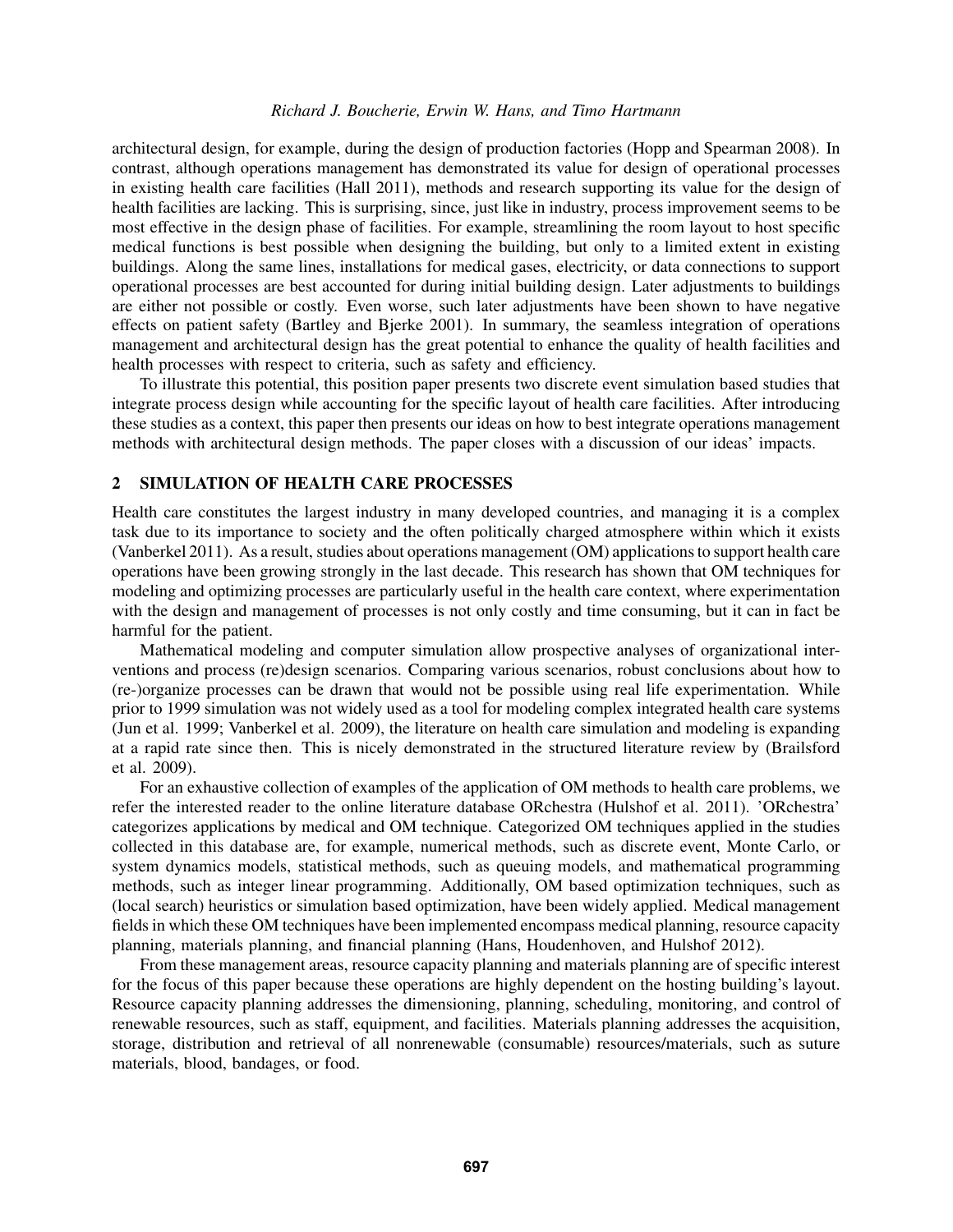To provide an illustrative example of possibilities to improve these two areas with OM methods, the remainder of this section describes two simulations of health care operations we recently developed to resource capacity and materials planning problems.

### 2.1 Designing an Outpatient Clinic's Physical Lay-out Based on Managerial Performance Targets

A major first entry point for patients is the outpatient clinic. The outpatient clinic typically consists of many consultation rooms and waiting rooms. The structure of the process or policy in which doctors see patients is of considerable importance for the design of the clinic. Traditionally, in outpatient clinics the doctor remains in a consultation room while patients stay in the waiting room until the start of the consultation, we call this the Patient-to-Doctor (PtD) policy. This policy requires a large waiting room and the number of consultation rooms coincides with the number of doctors. An alternative approach is the Doctor-to-Patient (DtP) policy, whereby doctors travel between multiple consultation rooms, in which patients prepare for their consultation and doctors visit patients after they have completed preparation. Under this policy, the number of consultation rooms is larger than the number of doctors, and the waiting room can be kept much smaller. Under the DtP policy, doctors save time by consulting fully prepared patients, but lose time by traveling among consultation rooms. Comparison of these policies in a queuing theoretic framework via both analytical methods and a discrete-event simulation approach has revealed a clear switching curve between the policies that, indeed, is fully characterized by the doctors traveling time and the patients preparation time (Hulshof, Vanberkel, Boucherie, Hans, van Houdenhoven, and van Ommeren 2012). In both frameworks, the required capacity, e.g., number of consultation rooms in the Doctor-to-Patient policy and size of the waiting room in both policies can be obtained given managerial performance targets such as patients waiting time and the time the patient spends in the clinic. These results have been applied in a medium-sized general hospital in the Netherlands to redesign their outpatient clinics based on historical data. In particular, these results provided quantitative measures and formal proof to support switching the operation of the outpatient clinic from a PtD-policy to a DtP-policy, including the required number of consultation rooms for each doctor under the DtP-policy. Designing outpatient clinics' physical lay-out does not only require a trade-off between these policies at the managerial level, that basically matches available staff and patient needs, but also should take into account the actual (available) volume and floor plan of the clinic. This is the next step in the design process of hospitals.

### 2.2 Designing an Integrated Emergency Post

A second major entry point for patients is the emergency department. A trend in the Netherlands is to integrate the Emergency Department (ED) with a General Practitioners post (GP post) into an Integrated Emergency Post (IEP) to allow all patients to enter via the same entry point, while being able to discriminate among patients with different required medical care levels. Designing an integrated emergency post, in which patients receive optimal care, with optimal use of resources and without unnecessary delays, while taking patient preferences into account, requires simultaneous consideration of the entry point's physical lay-out and logistical and medical processes. To this end, a conceptual model of the IEP was created (Visser 2011) that is sufficiently flexible to allow for modification of the physical lay-out, patient routes, and distributions for, e.g., number of arriving patients, type of patients and treatment times. Subsequently, the model was coded in a discrete event simulation model. The discrete event model's verification and validation requires actual historical data (Visser 2011). To this end, the recently opened IEP in the city of Almelo in the Netherlands was considered as test case. This IEP was opened in April 2010 as collaboration between the GP post Almelo and the ED of the hospital ZGT Almelo that both have sufficient historical data available for determining the input data for the simulation model and for validating and verifying the model using the various techniques described by (Law and Kelton 2000).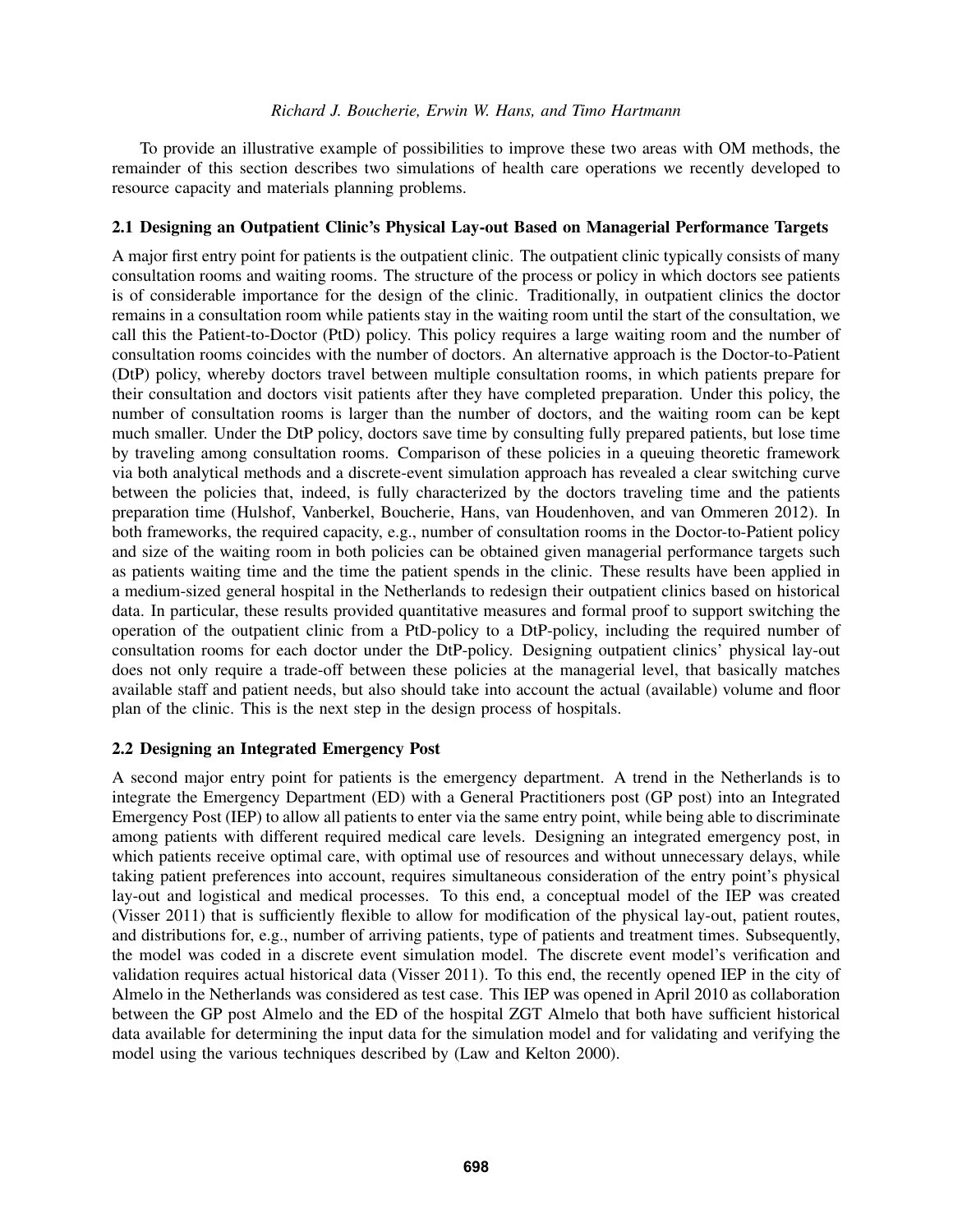Both illustrative examples show a high dependency of the process on practitioners' and patients' walking routes and walking times that were obtained from historical data. Walking routes are defined by the building's layout. Therefore accounting for these routes already in the design phase of the building would have allowed to further streamline the above processes. The first example shows a switching curve between where a Patient-to-Doctor (PtD) policy becomes more efficient than a Doctor-to-Patient (DtP) policy. This curve is defined by the time a doctor needs to travel to the patients. Further optimization of travel times will even further increase the DtP strategy's efficiency.

Similar considerations hold for the second case. Using the discrete event simulation, not only different organizational interventions can be tested, but also the influence of different layouts on the physical and spatial configuration of the Integrated Emergency Post (IEP). For different layouts of the IEP the managerial performance measures can be evaluated with the developed discrete event simulation. Different designs involve different patient flows between the GP and ED part of the IEP. Along the same lines, the operational performance would vary according to different waiting locations for patients, such as common waiting areas or an additional waiting room for patients waiting for diagnosis results. The current simulation models provide a good starting point for evaluating not only the operational performance, but also the effects of different spatial and physical designs Optimization for both lay-out and performance simultaneously requires an integrated approach. In the next section, we propose a framework to allow for such an integrated approach.

# 3 ACCOUNTING FOR THE BUILDING: A DESIGN PROCESS FRAMEWORK FOR INTEGRATED ARCHITECTURAL AND MEDICAL OPERATIONS DESIGN ACTIVITIES

Our proposed framework for the integrated design of health operations and architectural layout is depicted in Figure 1. The framework is based on the idea of health care service design, in which a health care service is comprised of a combination of several atomic medical functions. An example for a health care service design is the above described Integrated Emergency Post, where all patients first see a general practitioner (first atomic function) and then, according to the practitioner's first assessment are redirected to specific consecutive functions, such a X-ray screening, laboratory services, or medical specialist consultations. Based on the identification of the required atomic functions for the health service, a list can be developed with requirements for each atomic medical function and the required area. This list can then be transferred into an architectural room book that describes the required spaces to host the envisioned health services. Combining the information about the required/offered health care services and the information from the room book, a spatial layout can then be established that allocates the different required spaces within a floor plan and establishes connections between the spaces by designing, for example, corridors and hallways and by locating doors and access ways.

For new hospital design the natural process to proceed through the outlined steps would be in the above used order: design a number of health services to be delivered, design the required atomic medical functions, design the architectural room book, and finally design the spatial layout. However, most health service design activities nowadays are concerned with the redesign of existing facilities and services. Therefore, the starting point and how to iterate between the different steps should be considered on a case-by-case basis. For example, to design the renovation of an existing hospital it might be valuable to first gain an understanding of the existing space in the form of a room book and layout. In this case, the architectural information would then drive decisions about what health functions and atomic services actually can be hosted within the constraints of the existing facility. We have indicated this mutual influence between the different parts through double arrows in Figure 1.

Once developed, the above scenarios can then be modeled with a combination of operations management modeling methods and building modeling methods (Eastman et al. 2008; Hartmann et al. 2008). The resulting integrated models could then serve as an input to methods that allow for the automated checking of constraints not primarily related to the efficiency and effectiveness of health processes, for example on existing safety regulations or building codes. Process efficiency and risk indicators for these integrated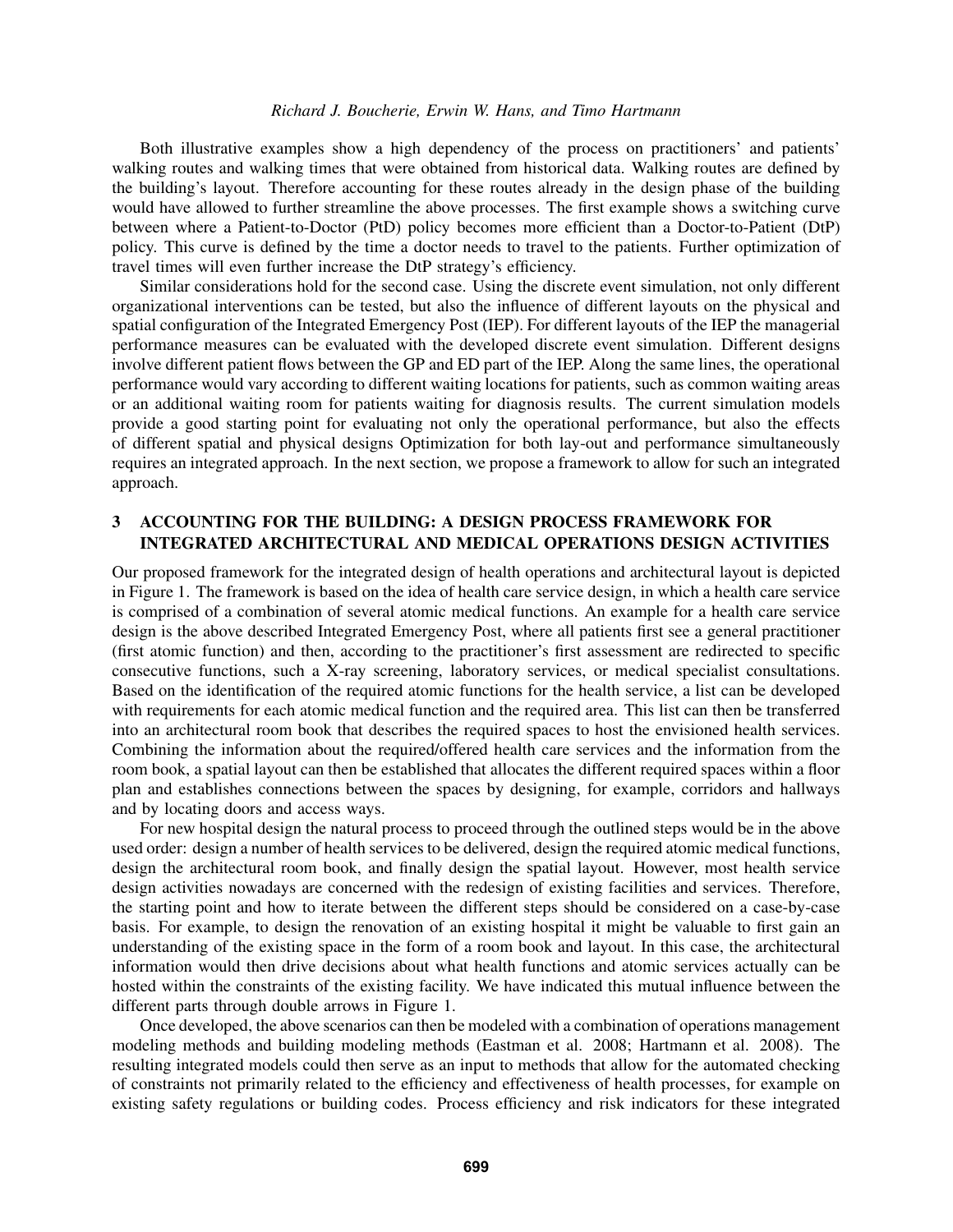



Figure 1: Process framework to support the integration of operations management and architectural design of a health care facility.

models can be evaluated using discrete-event simulation. Based on the outcomes of this evaluation, several operational or architectural aspects of the scenario can then be adjusted in an effort to jointly streamline the health care facility's and the health service's overall design.

## 4 DISCUSSION

Operations management has the potential to improve the architectural design of health facilities. In current practice, an architect is provided with general design requirements for the facility to be designed, only. These requirements are traditionally defined in the form of spatial requirements that have to be accounted for while laying out the facility. Moving beyond this practice, there is currently a shift towards the provisioning of function based requirements instead of clearly specified spatial requirements. Hence, instead of providing an architect with a clear specification about the spatial requirements, architects find themselves more and more in the role of deriving the spatial requirements themselves. In this practice, the initial requirements for a facility to support specific health services are vague and often not fully understood by the architect, which may lead to sub-optimal design. Moreover, due to the detachment of operational planning activities and architectural design, problems with the layout are often only realized quite late in the construction process. Changes in later stages unfortunately are quite costly and in the past often have lead to unaccounted cost overruns. Even worse, facilities were constructed and delivered that were not well suited to provide the required functionality to deliver the planned health services.

The framework sketched in Figure 1 with its explicit mapping between functional and operational requirements and spatial layout has the potential to improve current architectural practice significantly. It will give architects insight into the functional requirements, which, in turn, allows them to improve layouts. Integrating automatic constraint-checking and performance analysis of health processes, architects will also get direct feedback about the feasibility and optimality of a certain layout alternatives. These may include additional constraints with respect to building codes, such as fire safety or structural safety rules from the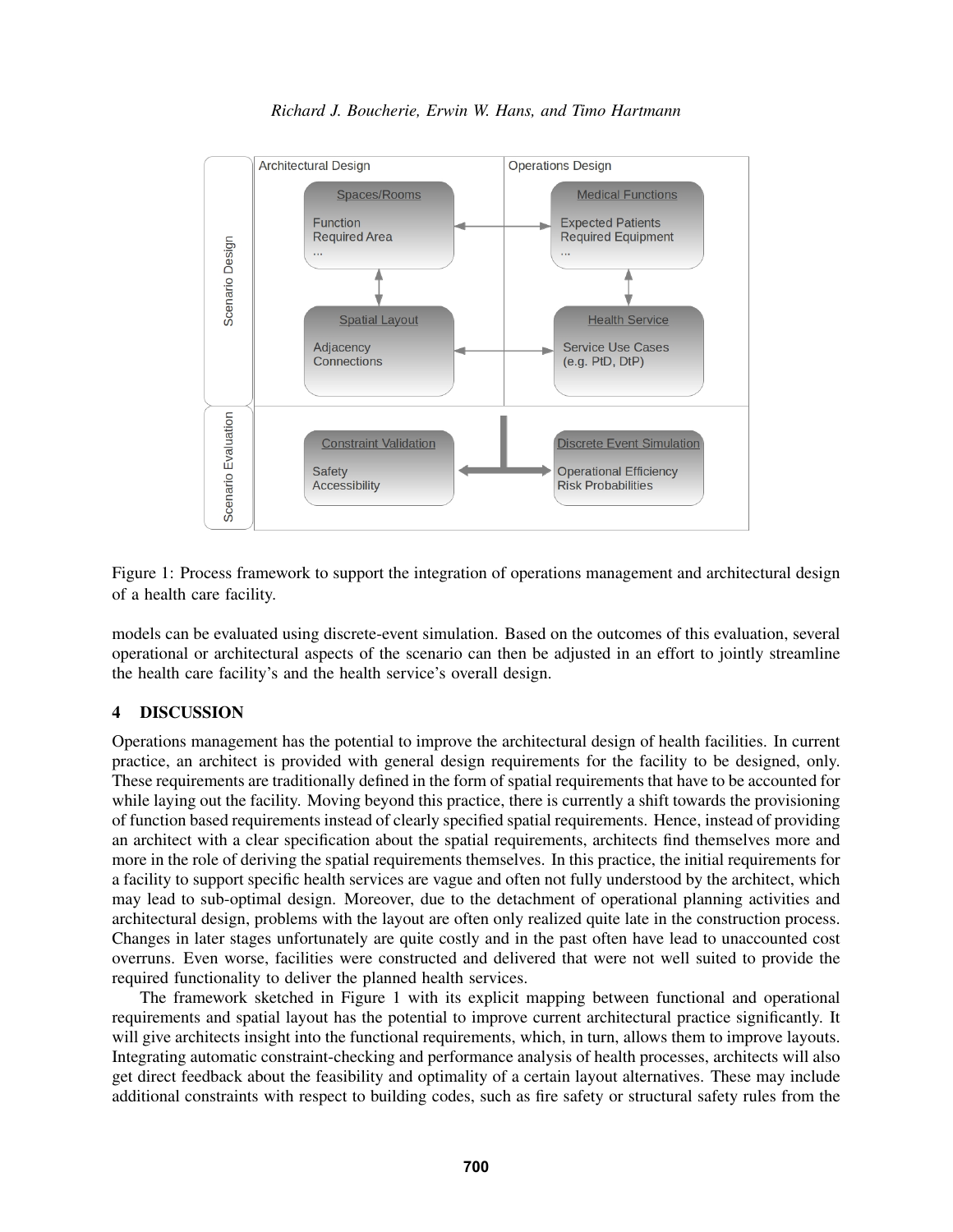knowledge domain of the architect or knowledge from operations managers, such as how many patients can be maximally allowed within a certain space. All in all, we anticipate that architectural design supported by the presented framework will not only deliver layouts with less process inhibiting errors, but layouts that streamline the health services they should support.

The two simulation examples we described barely scratch the surface of the possibilities for improving organizational processes in health care, and its integration into architectural choices while building, rebuilding, or expanding health facilities. As health care expenditures are under much pressure and technology becomes increasingly complex, efficient utilization of (new) facilities is a design constraint. In particular expensive resources like (minimal invasive) operating theaters, radiation therapy and radio-diagnostic facilities, and intensive care units should be located such that optimal use is guaranteed. Furthermore, given the inherent variable health care demand, the design should strive for optimal flexibility, to allow shared use of facilities like wards, consultation rooms, and waiting rooms. Scenario analyses by simulation techniques can support the architects to achieve this.

The presented framework not only streamlines the separate design efforts of operational managers and architects in isolation, it also supports collaborative design by bringing together representatives from both disciplines (architects and managers) in design workshops. With the explicit link between both fields discrete event based layout evaluation schemes could be used as boundary spanners. Architects will be able to communicate their knowledge with respect to a specific building layout, while operations managers may share their knowledge about the health operations. Fast scenario evaluation will then allow discriminating among various operational and layout alternatives and reach conclusions in single workshop sessions.

We are aware that the above sketched design process framework can already be supported by many of the existing operations research and simulation tools. Existing commercial solutions, for example, allow for modeling of walking distances or space requirements. Nevertheless, existing methods and tools used in architectural practice do not integrate with them. Hence, in current practice architects and process designers cannot work well together to concurrently design health facilities and health processes. To allow for a more integrated practice, much work is required developing tools and methods for integrating these two areas of design. This work will not only require a more close understanding of the differences in simulating and designing health care processes and facilities versus the simulation of processes and facilities in manufacturing for which most of the existing tools mainly have been developed for. The work will also require an increase in mutual understanding between the two different work cultures of operation researchers and architects, accounting for differences in objectives, tools used, and processes followed. The presented process framework in this position paper intends to provide a first stepping stone to trigger more research to understand differences and to derive requirements for the methods and tools specific to the design of health care processes and architecture and a close integration of these two design fields.

## 5 CONCLUSION

In this position paper, we argue for the need to better integrate the fields of operations management and architecture for the design of health processes and the facilities that should host these processes. Based on two examples illustrating the operational redevelopment of two health service operations using discrete event simulation techniques, we underscore this argument by showing that both operations are intrinsically dependent on the architectural spatial layout of the buildings. To provide first ideas of how to establish this integration, the paper has introduced a framework to support the integrated design or redesign of health facilities. We anticipate that this paper and the framework presented can provide a first stepping-stone towards multi-disciplinary design of our future health care systems.

# ACKNOWLEDGMENTS

This research is partly founded by the Province of Overijssel and the institute for biomedical technology and technical medicine (MIRA) of the University of Twente. The paper is written in a joint collaboration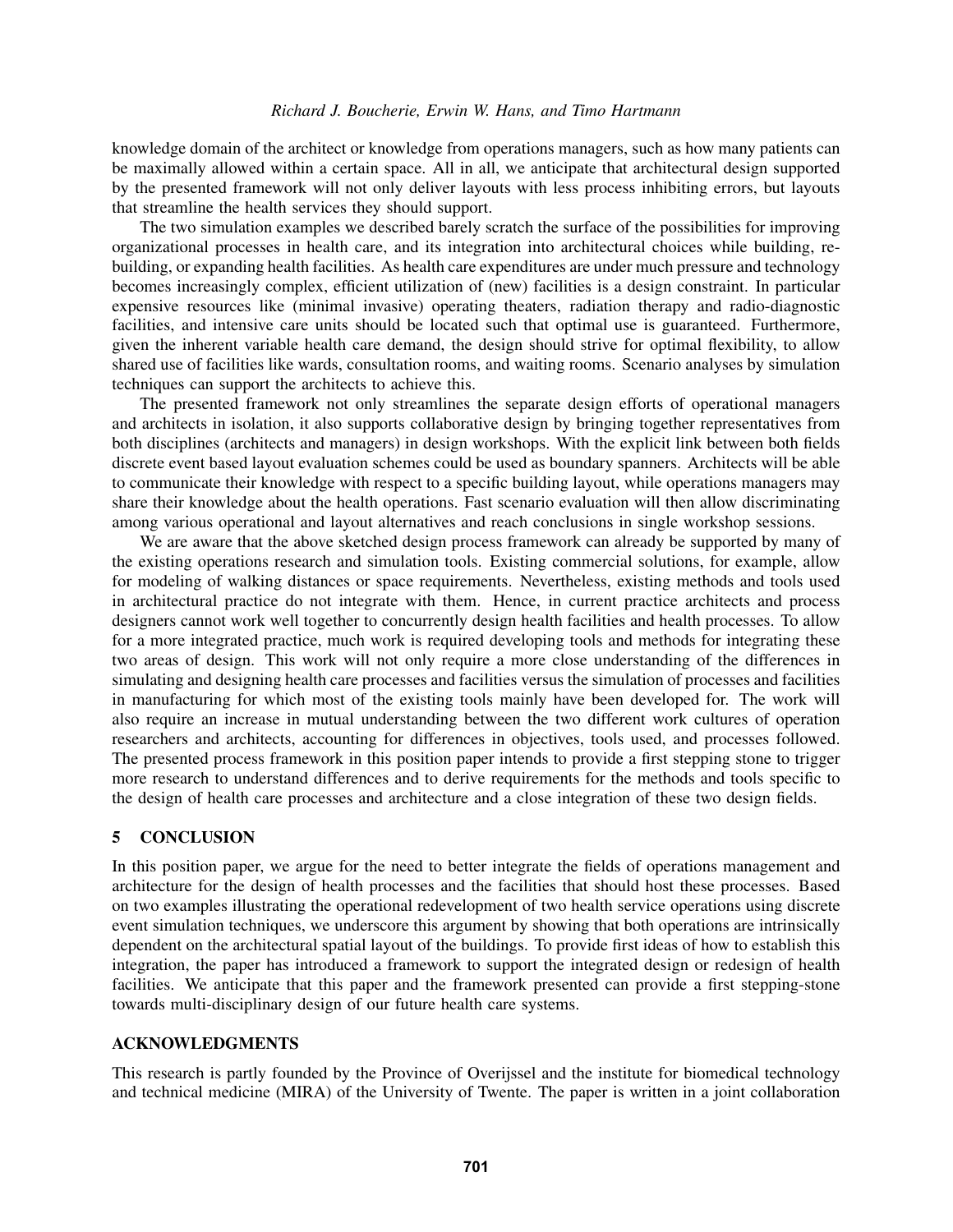between researchers of the University of Twente from the stochastic operations research group, the center for health care operations improvement and research, and the construction engineering and management department's center for visualization and simulation in construction. We would like to acknowledge the two hospitals that supported the two operation research efforts presented in this paper: ZGT in Almelo and RIVAS Zorggroep.

# **REFERENCES**

- Bartley, J., and N. Bjerke. 2001. "Infection control considerations in critical care unit design and construction: a systematic risk assessment". *Critical Care Nursing Quarterly* 24 (3): 43.
- Brailsford, S., P. Harper, B. Patel, and M. Pitt. 2009. "An analysis of the academic literature on simulation and modelling in health care". *Journal of Simulation* 3 (3): 130–140.
- Eastman, C., P. Teicholz, R. Sacks, and K. Liston. 2008. *BIM handbook*. Wiley Online Library.
- Guenther, R., and G. Vittori. 2008. *Sustainable healthcare architecture*. Wiley.
- Hall, R. 2011. *Handbook of Healthcare System Scheduling*, Volume 168. Springer Verlag.
- Hans, E., M. Houdenhoven, and P. Hulshof. 2012. "A Framework for Healthcare Planning and Control". *Handbook of Healthcare System Scheduling*:303–320.
- Hartmann, T., J. Gao, and M. Fischer. 2008. "Areas of application for 3D and 4D models on construction projects". *Journal of Construction Engineering and management* 134:776.
- Hopp, W., and M. Spearman. 2008. *Factory physics*. McGraw-Hill Irwin Irwin.
- Hulshof, P., R. Boucherie, J. Essen, E. Hans, J. Hurink, N. Kortbeek, N. Litvak, P. Vanberkel, E. Veen, B. Veltman et al. 2011. "ORchestra: an online reference database of OR/MS literature in health care". *Health care management science* 14:383–384.
- Hulshof, P., P. Vanberkel, R. Boucherie, E. Hans, M. van Houdenhoven, and J. van Ommeren. 2012. "Analytical models to determine room requirements in outpatient clinics". *OR spectrum* 34:391–405.
- Jun, J., S. Jacobson, J. Swisher et al. 1999. "Application of discrete-event simulation in health care clinics: A survey". *Journal of the operational research society* 50 (2): 109–123.
- Law, A., and D. Kelton. 2000. "Simulation modeling and analysis".
- Malkin, J. 1992. *Hospital interior architecture: Creating healing environments for special patient populations*. Van Nostrand Reinhold.
- Prior, L. 1988. "The architecture of the hospital: a study of spatial organization and medical knowledge". *British Journal of Sociology* 39:86–113.
- Schweitzer, M., L. Gilpin, and S. Frampton. 2004. "Healing spaces: elements of environmental design that make an impact on health". *Journal of Alternative & Complementary Medicine* 10 (Supplement 1): 71–83.
- Ulrich, R. 2006. "Essay: Evidence-based health-care architecture". *Lancet* 368 (1): 538–539.
- Vanberkel, P., R. Boucherie, E. Hans, J. Hurink, and N. Litvak. 2009. "A survey of health care models that encompass multiple departments".
- Vanberkel, P. T. 2011, May. *Interacting hospital departments and uncertain patient flows : theoretical models and applications*. Ph. D. thesis, University of Twente, Enschede, the Netherlands.
- R.E. Visser 2011, December. "Modeling an integrated emergency post: designing a simulation model for the collaboration between the GP post Almelo and the emergency department of ZGT Almelo".

### AUTHOR BIOGRAPHIES

RICHARD J. BOUCHERIE is Professor of Stochastic Operations Research at the Departement of Applied Mathematics of the University of Twente, The Netherlands. His email address is r.j.boucherie@utwente.nl.

ERWIN W. HANS is Associate Professor for Operations Management and Process Optimization in Health Care at the School of Management and Governance of the University of Twente. His email address is